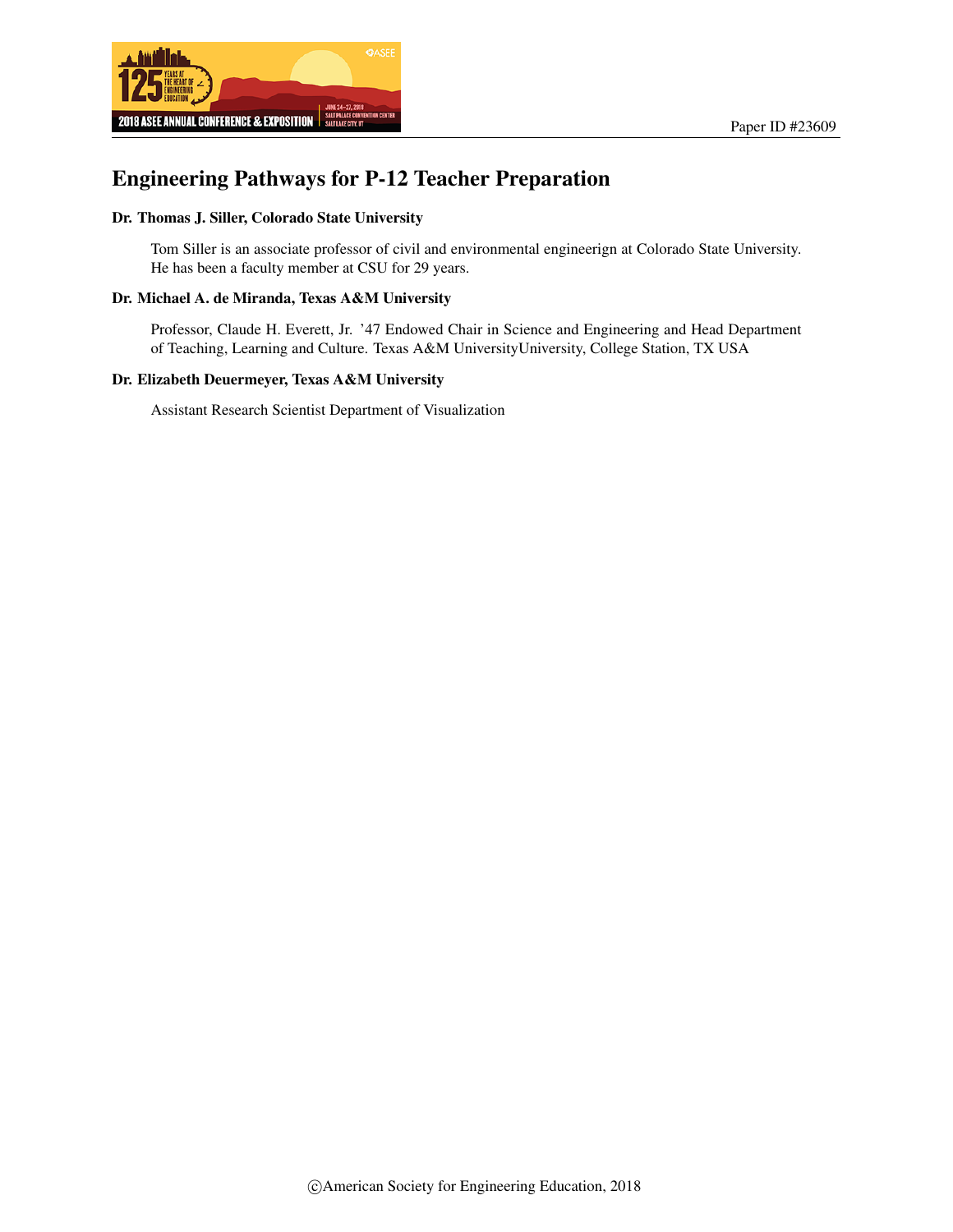## Engineering Pathways and Integrated STEM for P-12 Teacher Preparation

When the preparation of the next generation of STEM teachers is discussed in education circles, few think of teachers earning an engineering degree as a pathway to entering the teaching profession. Teachers prepared with an engineering degree are well equipped to help young learners "connect the STEM dots" through design, problem solving, experimentation, making, and understanding the balance between the designed and natural world in which they live. STEM learning is often abstract and STEM subjects are too often taught in isolation without reference and meaningful connections. This NSF-IUSE project broadens the STEM learning landscape by emphasizing integrated STEM (iSTEM) teacher preparation that includes integrated design across STEM subjects by not only preparing a new type of engineering trained teachers, but redesigning the traditional STEM teacher preparation model to include cross STEM discipline teacher preparation that emphasizes content border crossings and prepares teachers to work in cross functional diversity teams in schools. The project integrates new design projects in the engineering curricula for pre-service STEM teachers and a new cross-discipline STEM methods course that will serve as a model for other institutions to adopt. Versions of the content of new STEM methods course designed and implemented at one university and designed but not yet implemented at another university have been developed.

In an effort to broaden the impact of this project a summer workshop was held with a select group of invited universities. Results from that summer workshop indicate a range of approaches for new engineering pathways for pre-service teacher preparation will be required to reflect the particular culture of the universities. Potential approaches identified include:

- The use of a minor in STEM education to complement an existing engineering degree, this reflects additions to existing undergraduate engineering degrees
- Post-Baccalaureate degree programs –this minimizes impact to undergraduate engineering degrees
- Working with educational technology programs –they tend to have greater flexibility than traditional engineering degrees –allowing for shorter degree programs
- Potentially develop new STEM licensure programs –combining the pre-service preparation across the disciplines

All of these approaches build on the original concept of using engineering as a foundation for pre-service teacher preparation programs.

Preparing teachers through an engineering degree pathway and cross-training STEM teachers opens a whole new perspective to STEM teaching, learning, and research. Research conducted in this project is designed to unpack and measure two new inventive frontiers in STEM learning; 1) STEM associational fluency and 2) teaching and learning in cross-functional STEM diversity teams. STEM associational fluency in teachers is the teacher's ability to fluidly and deeply apply STEM content and contexts while designing and delivering instruction. Scales designed and tested include the expansion and refinement of an iSTEM scale to measure STEM associational fluency in teachers. The new STEM course mentioned above was implemented at tested at one of the universities. The participants for this study included 32 students in a senior methods course at Texas A&M University, located in an urbanized area with several smaller rural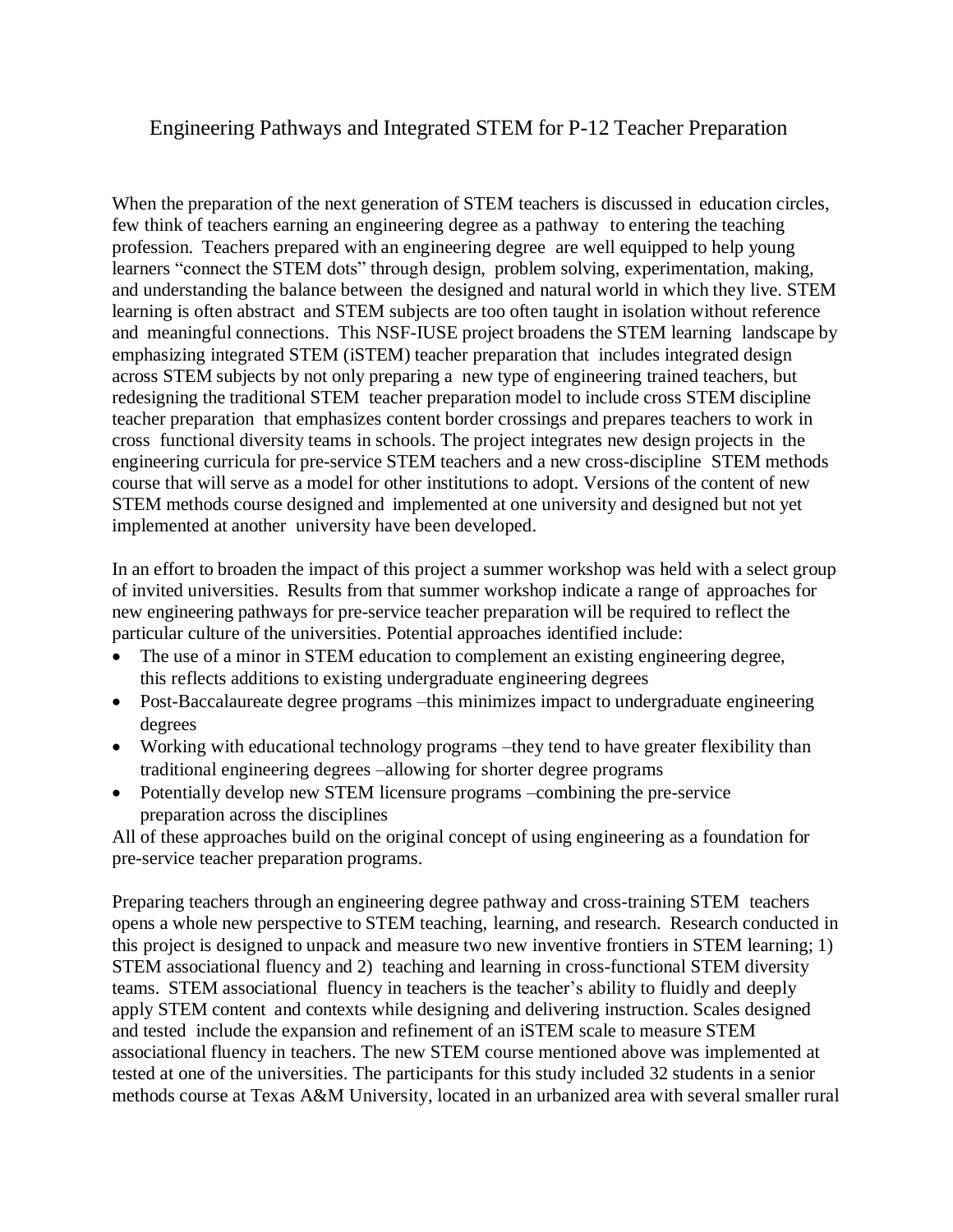towns located within a 30-45 minute drive of the university. Of these participants, 29 were female. 20 of the students identify as White, 10 as Hispanic, and 2 as African American. All students were seniors in terms of credit hours and ranged in age from 20 to 30, with a majority of the students being 21 or 22. The department in which these participants reside offers a Bachelor of Science in Interdisciplinary Studies with certification in EC-6 or middle grades with either a math/science or Language Arts/Social Studies specialization. The participants will be certified to teach math and science in the middle grades. In addition to course-work, the students spend extensive time in the middle school classroom as part of their field-based experience.

This study utilized a posttest only design. The participants were invited to answer questions on a post-survey once the projects were completed. 27 of the 32 participants completed the survey about their experience. Questions centered around understanding the participant's experience with the project, but also included some demographic questions. Table 1 lists the questions and their respective research questions. A selection of the results organized around three research questions from the study is given below:

## **How did the students view this type of activity?**

For many of the participants, this activity was a new experience for them. Some participants revealed that they had prior experience co-planning projects or activities with other content areas, however a majority stated that they had limited experience coplanning such intense design projects between content areas. The overall feelings about the project were positive, and the students listed several benefits of the assignment.

## **What problems did the students encounter during the activity?**

Many of the participants focused on design implementation issues. The participants that listed design problems also shared how they were able to overcome the problems. Their responses show their ability to think through problems and generate solutions when faced with design issues.

## **After participating in the activity, what value do the students see in using engineering design problem projects?**

Although all but one said they found value in this type of activity, the survey question "*Do you believe you will be able to use 'making' in your classroom?"* revealed that participants still had misconceptions about design thinking problems and that there were several perceived barriers to conducting such projects in the school.

The use of engineering methods and design problem thinking has shown to be beneficial to not just K-12 education students, but also to teacher education and preservice teachers as well. In summary, this project adds a new focus to the role of engineering educators in the efforts to incorporate engineering content in the P-12 education system. Many past efforts have focused on short-term training of in-service teachers, content development, and content delivery through extracurricular efforts. This new approach focuses on an innovative approach to developing future teachers. The goal is to develop P-12 teachers who are fully trained as engineers in addition to obtaining all the traditional training of a P-12 teacher. Efforts are continuing to refine new pathways along with further developing the integrated methods course in response to the issues